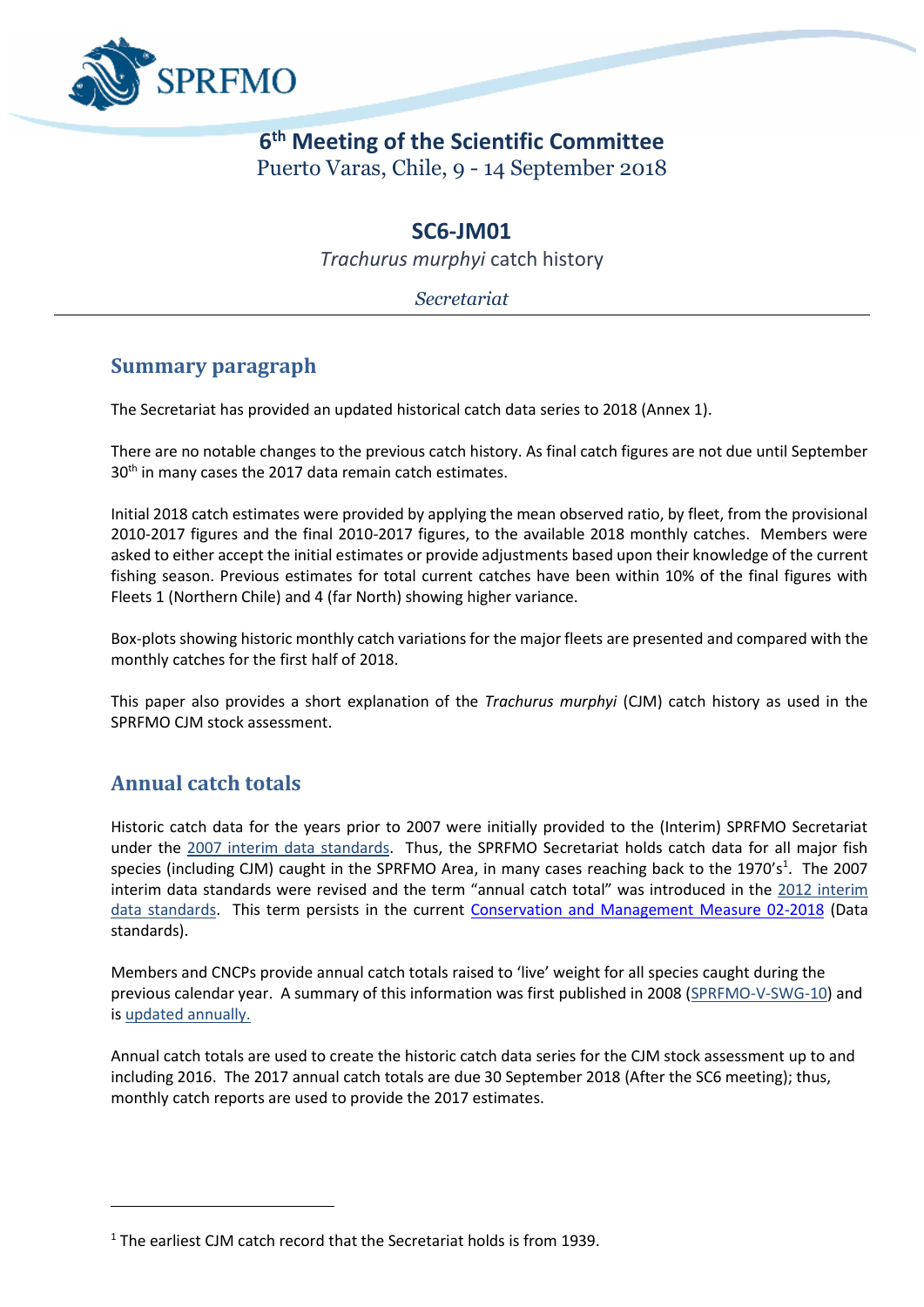#### 10 Aug 2018 SC6-JM01 **Monthly catch reports**

CMM 01-2018 (*[Trachurus murphyi](http://www.sprfmo.int/assets/Fisheries/Conservation-and-Management-Measures/2018-CMMs/CMM-01-2018-Trachurus-murphyi-8March2018.pdf)*) requires Members and CNCPs to report monthly catches to the Secretariat within 20 days. At the time of SC6 the Secretariat expects to only have access to catch reports for the first 7 months of 2018 (Jan – July).

Figures 1 through to 3 below compare previous monthly catch reports with catch reports received for this year's fishery by fleet.

### **Fleets used in the assessment**

The Joint Jack Mackerel model (JJM) used by the SC to assess Jack mackerel stocks, recognises four distinct fleets. Fleet 1 is a coastal purse seine fishery in northern Chile. Fleet 2 is a purse seine fishery in central-south Chile that extends into the high seas. Fleet 3 combines the far-north coastal purse seine fisheries occurring in the EEZ's and Territorial waters of Ecuador and Peru. Finally, Fleet 4 corresponds to the offshore trawl fleet operating solely in the SPRFMO Area.

Data submitted to the Secretariat can be assigned to the correct Fleet in most cases. A notable exception occurs in Fleets 1 and 2 (northern and central-south Chile). This is because while the Secretariat has an estimate for the total Chilean catch it can only be split into the High seas and EEZ portions and not into northern and central-south portions. At previous SC meetings, Chile has provided those estimates.



**Figure 1:** Box plots for 2010-2017 monthly catch reports of *Trachurus murphyi* from Fleets 1 & 2 combined (Northern and Central Chile). The Black line shows the current 2018 monthly catch reports.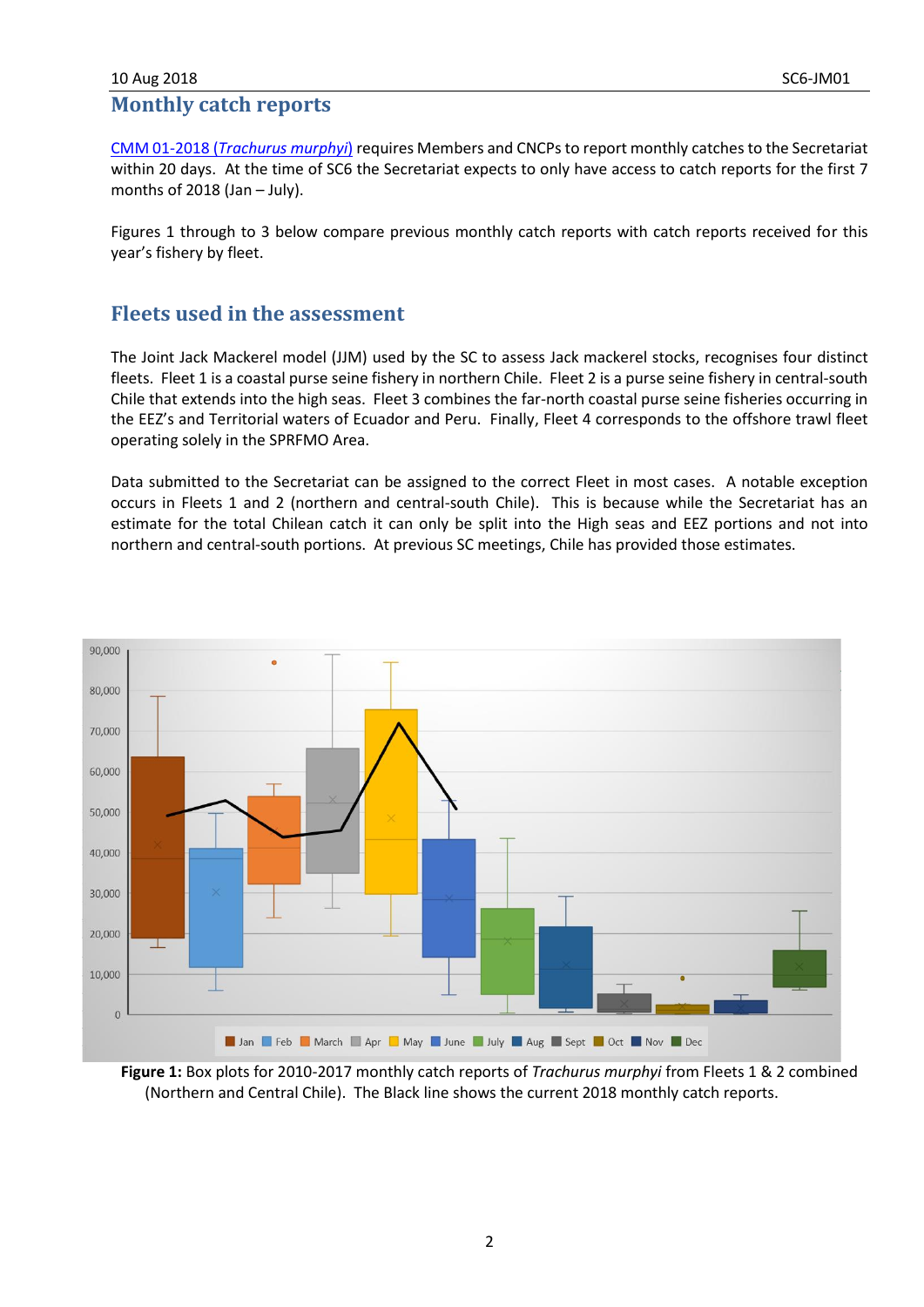$\overline{\phantom{a}}$ 



**Figure 2:** Box plots for 2014-2017<sup>2</sup> monthly catch reports of *Trachurus murphyi* from Fleet 3 (Far-North). The Black line shows the current 2018 monthly catch reports.



**Figure 3:** Box plots for 2010-2017 monthly catch reports of *Trachurus murphyi* from Fleet 4 (Offshore Trawl). The Black line shows the current 2018 monthly catch reports.

<sup>&</sup>lt;sup>2</sup> Fleet 3 Monthly catches for the period 2010-2014 are either not available or grouped across multiple months making them unsuitable for comparing monthly variations.